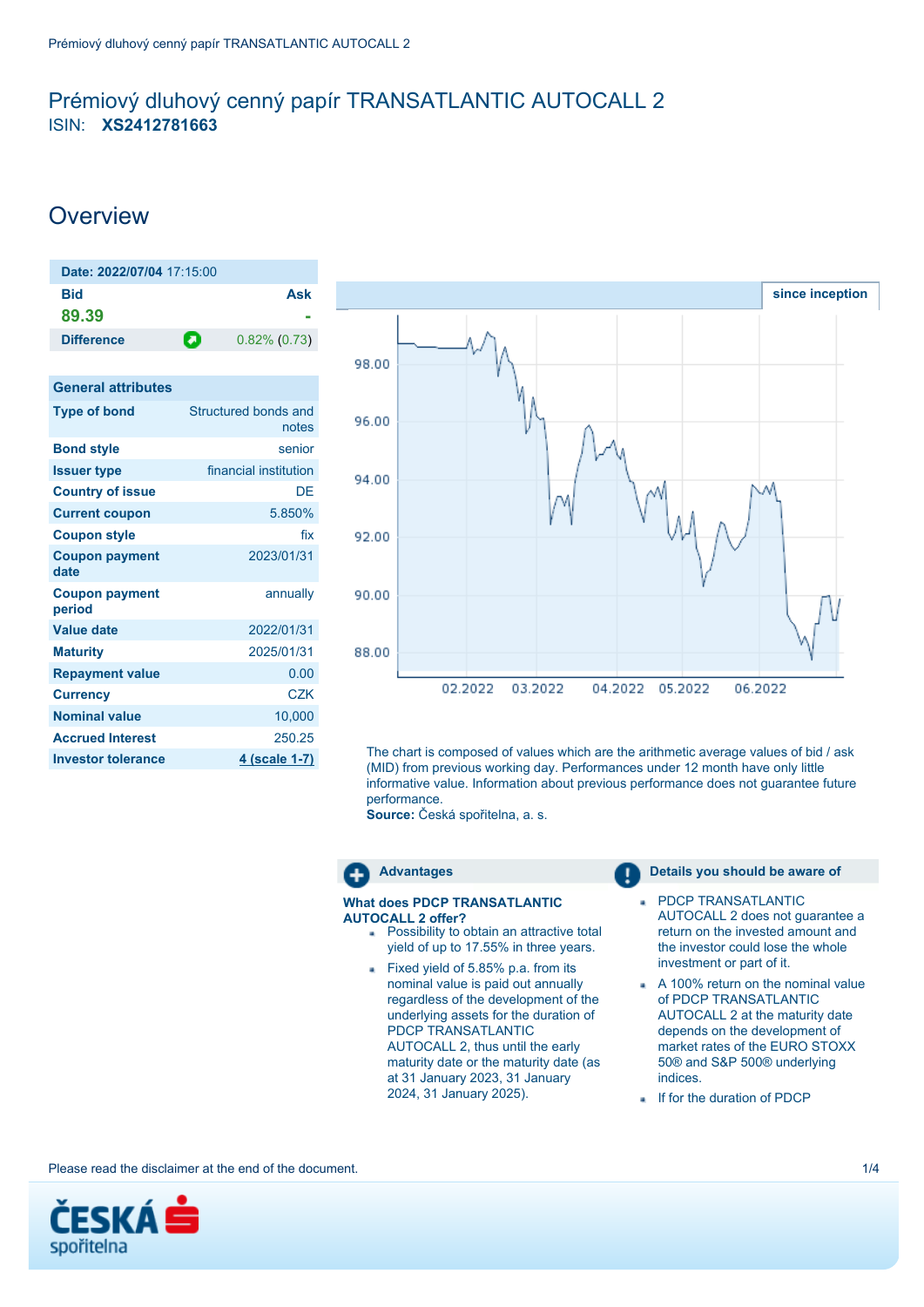- **PDCP TRANSATLANTIC** AUTOCALL 2 can be automatically repaid early after the first or the second year of its duration, if at the observation date the underlying indices are on or above the valid barrier for early repayment.
- Attractive 49% barrier level of the initial value (see Note 2) of both underlying indices.
- **Barrier for automatic early** repayment is decreasing over in time: 100% (after a year), 90% (after two years). Barrier for repayment in the last year in the amount of 80% works effectively as an additional protection element.
- PDCP TRANSATLANTIC AUTOCALL is issued in Czech crowns, the investor does not bear the currency risk.
- **Electronic version of the Basic** Prospectus is published on the website of the Luxembourg Stock Exchange https://www.bourse.lu/ programme/Programme-GolSachsIntl/14550 or on www.investicnicentrum.cz/ prospekty.
- Electronic version of the Notification of Key Information is published on the website http://www.gspriips.eu or you can find it on the investment portal www.investicnicentrum.cz

## TRANSATI ANTIC AUTOCALL the price of some of the underlying indices falls below the 49% barrier of their initial value (see Note 2) and at the same time the closing value of both underlying indices shall not be equal or higher than 80% of their initial value (see Note 2), the investor shall lose more than 20% of the invested money.

- The PDCP TRANSATLANTIC AUTOCALL 2 holder bears the credit risk of the issuer and guarantor.
- PDCP TRANSATLANTIC AUTOCALL 2 is subject to English law.
- Issuer: Goldman, Sachs & Co. Wertpapier GmbH
- Guarantor: Goldman Sachs Group, Inc. (Moody's A2 / Standard & Poor's BBB+ / Fitch A)
- Underlying indices: EURO STOXX 50® and S&P 500®
- Subscription period: 4 January 2022 (9.00)–24 January 2022 (16.00)
- You will find the dates of fixing the initial and closing value of indices, the observation dates and dates of possible automatic repayment in the leaflet.
- Barrier for the payout of PDCP TRANSATLATNIC AUTOCALL 2 nominal value: 49% of the fixed initial value of the underlying indices, daily observation of closing values
- Fixed yield: 5.85% p.a. paid out regardless of the development of the underlying asset (31 January 2023, 31 January 2024, 31 January 2025) until the maturity date or the early maturity date
- Product costs valid at the subscription starting date: (You will find the precise expression of product costs in the PDCP TRANSATLANTIC AUTOCALL 2 Subscription Instruction) 1.03% p.a.

## **Description**

**PDCP TRANSATLANTIC AUTOCALL 2 with the option of automatic early repayment provides the opportunity to gain an attractive annual 5.85% yield** *(see Note)***. The total yield for its three-year duration can then reach up to 17.55%.**

The payout of the nominal value of PDCP TRANSATLANTIC AUTOCALL 2 is conditioned upon the development of prices of two key share indices: EURO STOXX 50® and S&P 500® which include largest publicly traded European and American companies. In addition, the construction of PDCP TRANSATLANTIC AUTOCALL 2 allows its early repayment even in case of a slight decrease or stagnation of the underlying indices. PDCP TRANSATLANTIC AUTOCALL 2 may end already after the first year or subsequently each year for its duration depending on fulfilment of conditions for early repayment or at its

Please read the disclaimer at the end of the document. 2/4

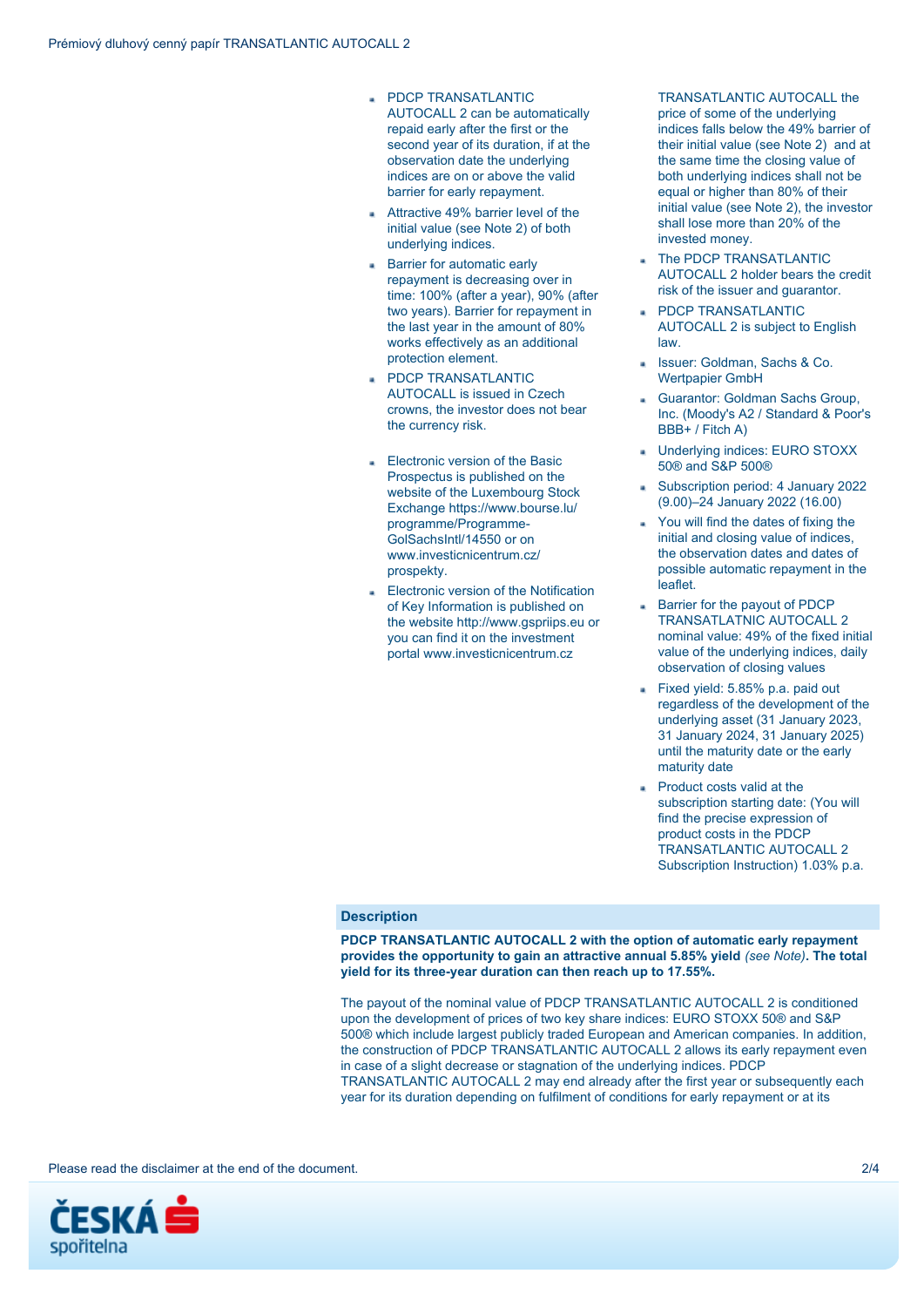maturity date.

## **For more information see the leaflet**

## **Payment notes**

#### **How does PDCP TRANSATLANTIC AUTOCALL 2 work?**

- Return on the nominal value of PDCP TRANSATLANTIC AUTOCALL 2 depends on the trend of market rates of EURO STOXX 50® and S&P 500® underlying indices.
- Initial value (see Note 2) of EURO STOXX 50® and S&P 500® underlying indices shall be fixed on 24 January 2022.
- Observation of the trend of EURO STOXX 50® and S&P 500® indices will take place from 25 January 2022 until 24 January 2025 (the daily closing prices of indices are decisive).
- Yield of 5.85% p.a. of the PDCP TRANSATLANTIC AUTOCALL 2 nominal value is paid out annually for its duration and is always paid out, i.e. regardless of the trend of the underlying indices.
- Barrier is fixed at the level of 49% of the fixed initial value (see Note 2) of the underlying indices, touching the barrier does not mean breaking it.
- For its duration PDCP TRANSATLANTIC AUTOCALL 2 can be automatically paid out early once a year, if the value of both underlying indices at the observation date will be equal or higher than the comparative value of the underlying index at the relevant observation date.
- If the automatic early repayment condition is not met, the investor will receive yield of 5.85% of its nominal value and PDCP TRANSATLANTIC AUTOCALL 2 continues to the next date of possible repayment.
- If PDCP TRANSATLANTIC AUTOCALL 2 is automatically repaid early, the investor shall receive 100% of its nominal value and an annual 5.85% yield of its nominal value. A claim to later annual yields ends with early repayment.
- If the automatic early repayment is not made and during observation the value of some underlying index (daily closing price) never falls below the barrier of 49% of its initial value (see Note 2), 100% of the PDCP TRANSATLANTIC AUTOCALL 2 nominal value and the last fixed yield of 5.85% p.a. of its nominal value shall be paid out at the maturity date.

**You will find more information and examples in the leaflet**

### **Settlement**

- Maturity shall be 9 April 2024
- Česká spořitelna pays out the yield and the nominal value
- It takes three working days to settle the buying and selling of the Premium Bond

## **Secondary market**

*-----------------------------------------*

- Minimum purchased amount: 1 piece
- Price for the provision of early redemption: 2% of the transaction volume
- Price at subscription: 100%, without a fee
- Liquidity: daily according to current market prices published in the Exchange Rate List of Česká spořitelna, a.s.

*Note: PDCP TRANSATLANTIC AUTOCALL 2 pays out interest yields always once a year for the duration of PDCP TRANSATLANTIC AUTOCALL 2, i.e. until the date of early or*

Please read the disclaimer at the end of the document. **3/4** and  $\frac{3}{4}$